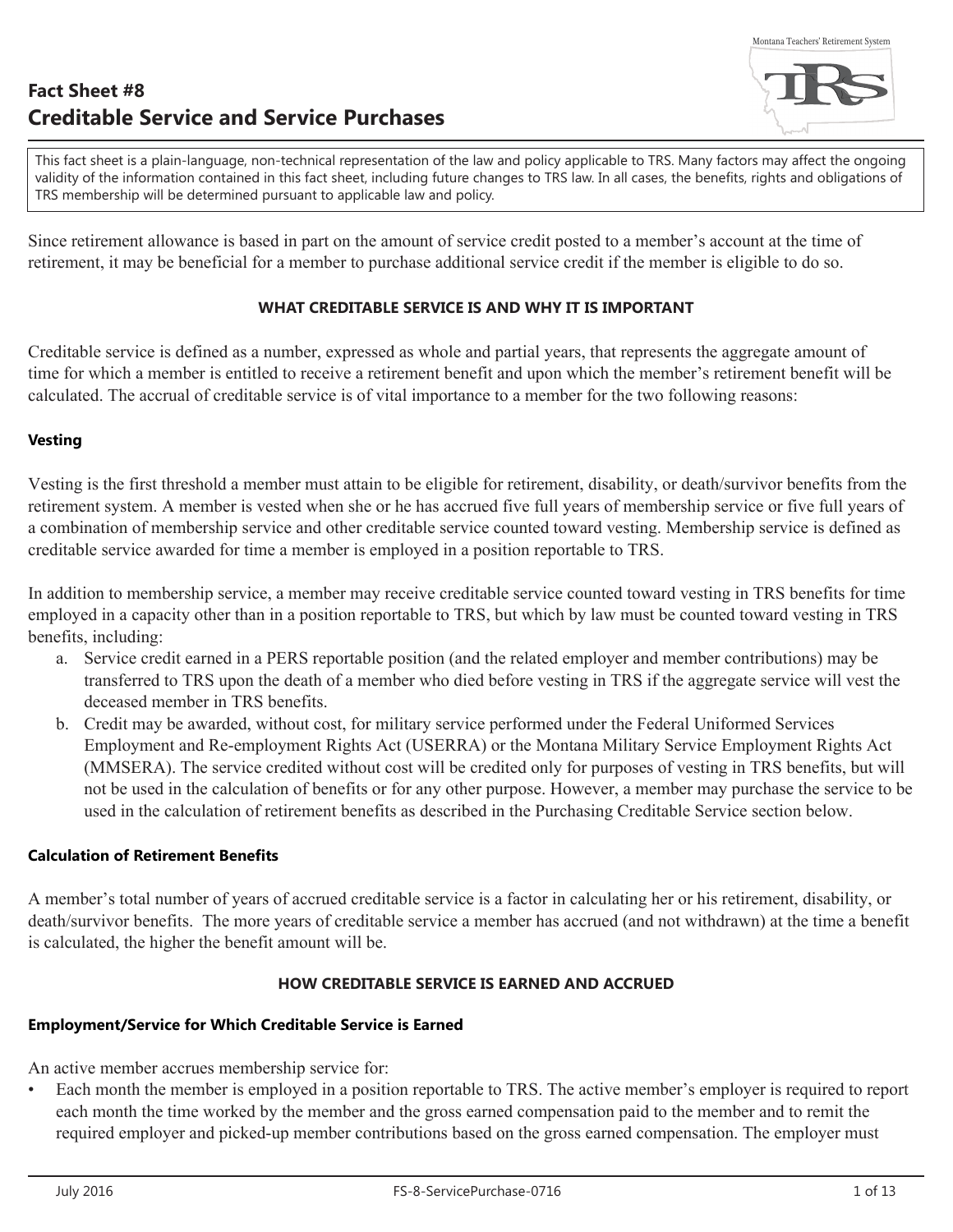

report service and remit contributions by the 15th of the month following the month in which the service was provided by

- Service reported in error to PERS when purchased as described in the Purchasing Creditable Service section below.<br>Service not reported to either TRS or PERS when purchased as described in the Purchasing Creditable Service
- 
- below.<br>• Periods of employment in TRS reportable positions while the member was not yet an active member or was on a leave of absence when purchased as described in the Purchasing Creditable Service section below.

A member may receive creditable service, without cost, for uniformed service during the Korean or Vietnam conflicts. Details are included in the Purchasing Creditable Service section below.

Finally, a member may purchase additional creditable service for periods of leave from TRS reportable employment or for service in positions not reportable to TRS as described in the Purchasing Creditable Service section below.

## **AMOUNT OF CREDITABLE SERVICE EARNED AND WHEN CREDITED**

## **Plan Year/Fiscal Year**

A member accrues creditable service with TRS on the basis of TRS's plan year/fiscal year—from July 1st through June 30th regardless of the member's/employer's employment year, fiscal year, or contract term.

## **Full-Time Service and Part-Time Service**

TRS is a pension plan that serves the public education community. Therefore, many TRS members work for fewer than 12 months each year and/or for fewer than eight hours each day and are still considered full-time employees in the education field. Therefore, a member earns creditable service based on employment service as follows:

- A workday of seven hours or more will constitute a full-time day.
- Full-time service is service that is
	- at least 180 days in a fiscal year,
	- at least 140 hours a month in at least nine months in a fiscal year, or
	- full-time under an alternative school calendar adopted by a school board that is less than 180 days, but meets the minimum accreditation requirements of 1,080 hours.
- Part-time service is service that is less than full-time. Part-time service will be credited based on the number of hours, days, or months reported to TRS for a member in a fiscal year, divided by the number of hours, days, or months that constitutes full-time service.

## **Limitations on Award of Creditable Service**

The following limitations apply to the awarding of creditable service:

- Creditable service is awarded only when all required contributions (and interest, if applicable) have been paid to TRS for the period of service to be credited.
- Creditable service may not be awarded in excess of full-time service for any period of time. In other words, no more than one day of creditable service may be awarded for any calendar day, no more than one month of creditable service may be awarded for any calendar month, and no more than one year of creditable service may be awarded for any fiscal year, regardless of the number of hours, days or months worked within the relevant time period.
- Service time may not be carried over or otherwise reported as creditable service for any month other than the month in which the service was actually performed.
- Creditable service may not be awarded for any period of time during which the member was receiving any benefit from TRS.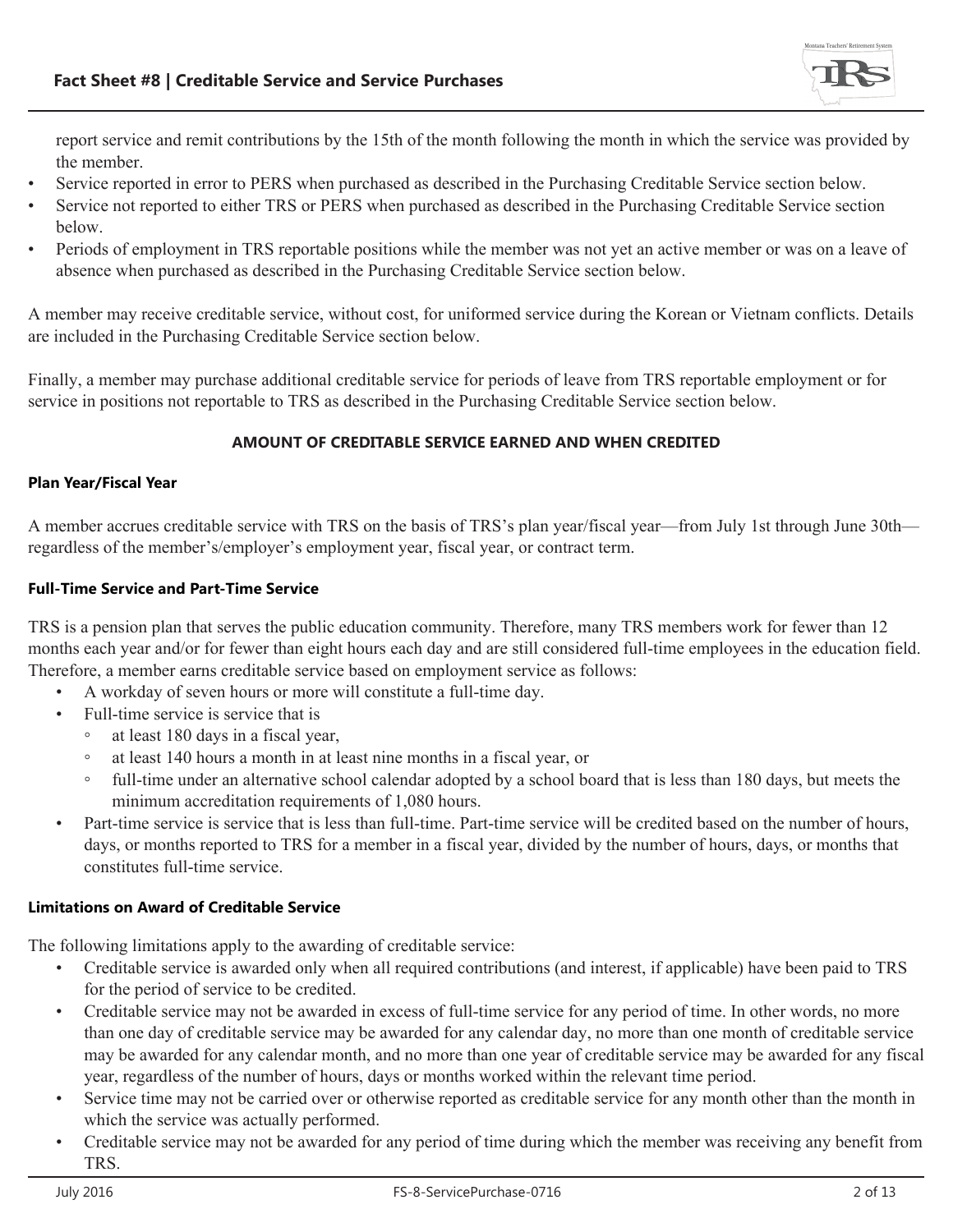

## **Creditable Service Posted on a Monthly Basis**

Creditable service is posted to the member's account each month and the member may view her or his total accrued creditable service at any time through the member's online account. Service is credited to a member's account based on the monthly reporting of the employer and is not audited by TRS as it is reported. Upon application for retirement (and in other limited circumstances), TRS staff will manually audit the member's creditable service. The audit may result in adjustment of the member's total creditable service, though adjustments are typically minor. All TRS benefits are calculated based on audited creditable service.

## **CORRECTING ERRORS IN REPORTING CREDITABLE SERVICE**

While uncommon, an employer may fail to fully and correctly report membership service to TRS on behalf of a member as explained in the following situations.

## **Service Reported in Error to PERS**

Most TRS employers are also participating employers in PERS and employ individuals in positions covered by PERS in addition to those employed in positions reportable to TRS. For example, most school districts employ individuals as janitors, school clerks, kitchen staff, and in other positions that would be covered by PERS rather than TRS. An employer may incorrectly determine that a position is reportable to PERS when it is actually reportable to TRS and may, consequently, incorrectly report the individual's service time and remit contributions to PERS rather than TRS.

## **Service Not Reported to Either TRS or PERS**

In other cases, an employer may fail to report service and remit contributions to TRS and may also not report the individual to PERS, either because the employer is not a participating employer with PERS or because the employer has incorrectly determined that the position or individual is not reportable to either retirement system. For example, the employer may incorrectly believe the individual is an independent contractor or is eligible to elect not to participate in TRS or PERS.

In either case, service that should have been reported to TRS but was not must be corrected when discovered. In the case of service reported in error to PERS, the employer and member contributions remitted to PERS must be transferred to TRS. In addition, because TRS's employer and member contribution rates are slightly higher than PERS's, "catch-up" employer and member contributions will have to be remitted to TRS. In the case of service not reported to either TRS or PERS, the full required employer and member contributions must be remitted to TRS prior to creditable service being awarded. The amounts owed to TRS for unpaid (or catch-up) employer and member contributions will be subject to compounding interest at TRS's actuarially assumed rate of return.

In all cases, the employer will be responsible to pay all unpaid employer contributions, with interest. In addition, the employer will generally be responsible to pay all unpaid member contributions, with interest, if the service not reported to TRS was performed by the member on or after July 1, 2015. For service performed on or before June 30, 2015, the member will be required to purchase the unreported service by paying the required member contributions and interest, as described in the Purchasing Creditable Service section below.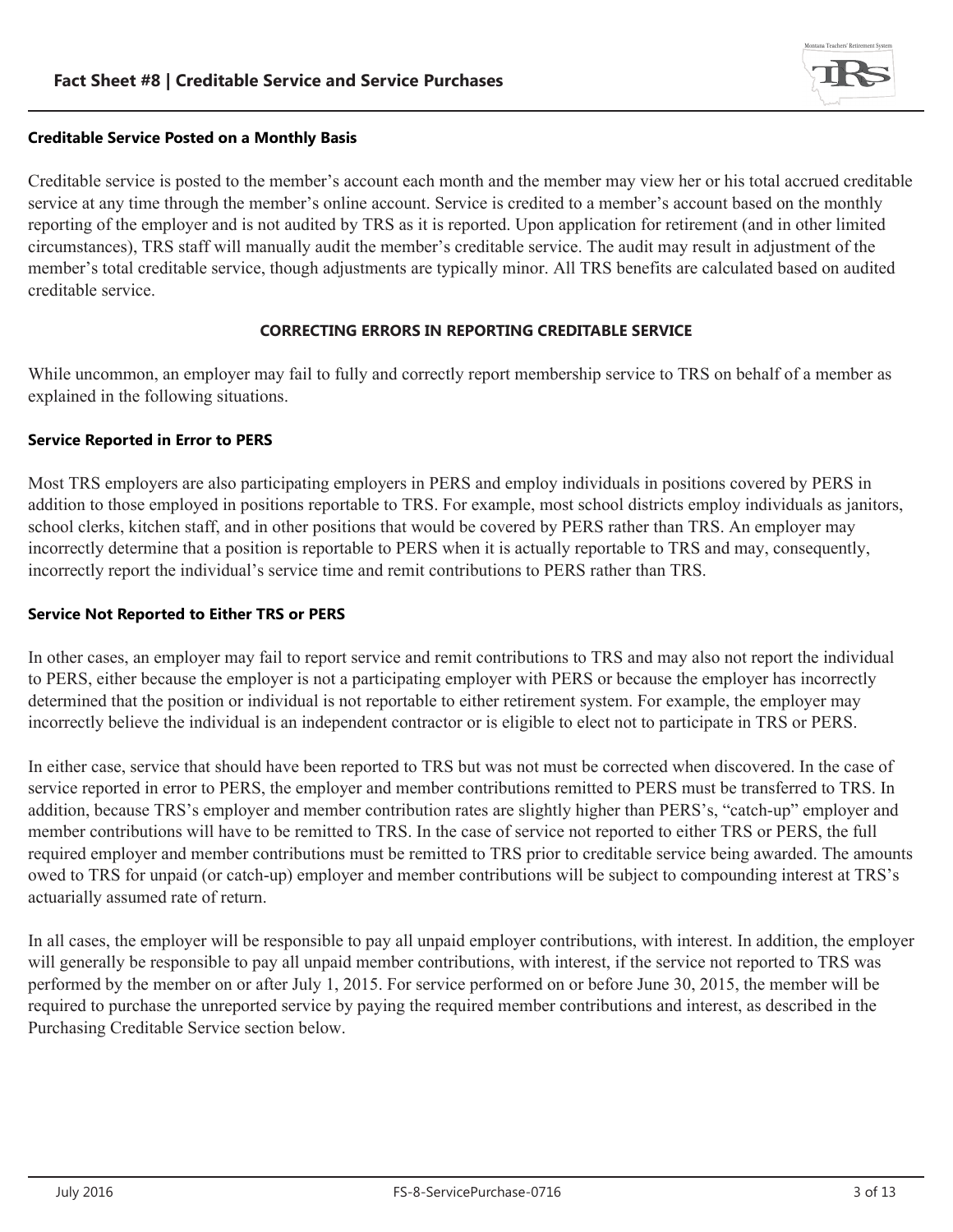

#### **PURCHASING CREDITABLE SERVICE (Including Re-Purchase of Withdrawn Creditable Service and Correction of Service Reporting Errors)**

## **General Limitations on Creditable Service Purchases**

The following limitations apply to service purchases:

- There is an aggregate five-year limit on service purchases (or award of creditable service at no cost) applicable to the following: out-of-state teaching service; leaves of absence from TRS reportable employment; non-USERRA/ MMSERA military service leave and service in the Red Cross and Merchant Marines; private school teaching service; extension service, and Montana University System Retirement Program (MUSRP) service.
- Creditable service may not be purchased for any period of time for which the member is receiving or will receive a retirement benefit from any other retirement plan or system.
- Creditable service may not be purchased for any service or leave in any period of time during which the member was receiving a retirement benefit from TRS.
- Creditable service may not be purchased after retirement benefits to the member have started, even if the member returns to active member status.
- A service purchase must be complete before TRS processes the member's application for retirement benefits. If a service purchase is not complete prior to TRS processing the member's application for retirement, the service purchase will be terminated and creditable service will be credited only for the portion of the service for which all required contributions and interest have been paid.

## **General Considerations for Eligibility and Cost of Service Purchases**

- Keep the following considerations in mind when deciding whether to purchase service:<br>• A member's vesting status and membership status, work/compensation history, dates of employment/service for which creditable service will be purchased, and/or the actuarial value of the TRS benefit enhancement resulting from the service purchase will determine the types of service a member may be eligible to purchase and the cost of p
	- The cost of a service purchase usually increases as the member's annual compensation increases and the member gets closer to retirement eligibility.
	- To determine eligibility to purchase service and obtain a cost estimate, a member should contact TRS at his or her earliest opportunity.

## **How Member Contributions on Service Purchases Are Paid to TRS**

## *Employer Pick-Up With Pre-Tax Dollars*

The member contributions owed by an active member for any service purchase may be paid to TRS through an employer pickup of the member contributions—increased withholding by the member's current employer and direct remittance to TRS. If paid by employer pick-up, the member's contributions for a service purchase are paid on a tax-deferred basis. In order to have member contributions picked up by her or his employer, the active member must make a service purchase irrevocable election for the salary deferral. Once made, the irrevocable election may only be terminated due to completion of the service purchase for which the pick-up is being made, the member's termination of employment with the employer, or death of the member.

## *Direct Rollover From Another Eligible Plan*

Member contributions may be paid to TRS through a direct rollover from another eligible retirement plan or account. Taxdeferred contributions rolled over from another eligible plan retain their tax-deferred status until paid out by TRS as benefits or as a withdrawal. A member who wishes to initiate a direct rollover for a service purchase must obtain the necessary documents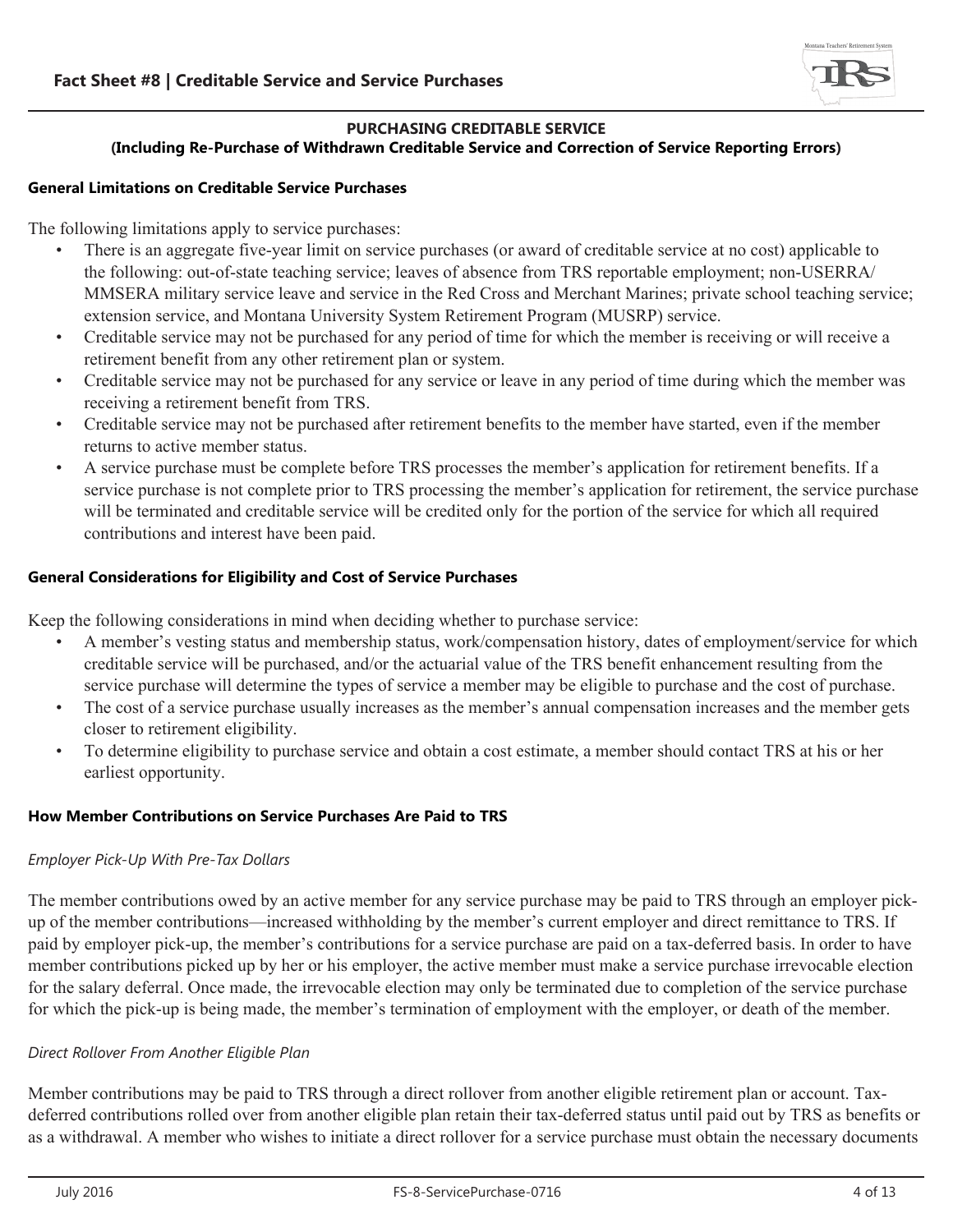

from TRS and must contact the administrator of the retirement plan or account from which the rolled over contributions will be sent to verify that the sending plan is a rollover eligible plan. *Member Payment With Post-Tax Dollars*

Member contributions that are not paid to TRS through employer pick-up or by direct rollover from another eligible plan must be paid to TRS by personal payment from the member. These contributions are made with taxed dollars and are subject to the IRC Section 415 limits.

## **Service Purchase Procedure**

- 
- The following procedures apply to purchasing service:<br>• A member may obtain information regarding eligibility and a cost estimate for a service purchase by contacting TRS.<br>• After receiving a cost estimate, a member may es
	- If member contributions are to be made by employer pick-up or direct rollover from another eligible plan, the appropriate forms must be requested and completed.
	- To establish eligibility to purchase military service, the member must provide proof of the military service to be purchased. The date of entry to active duty and the date of separation from active duty are provided on Form DD-214 or a Retirement Credits Record. A copy of Form DD- 214, or a Retirement Credits Record, may be obtained by writing or calling:

General Services Administration Military National Personnel Records Center 9700 Page Blvd St Louis, MO 63132 314-801-0800

The application to obtain a Form DD-214 can also be found at the Military National Personnel Records Center website at http://www.nara.gov.

- The effective date of the service purchase is the date of the service purchase request provided that:
	- all additional information and documentation is provided to TRS within 30 days of the service purchase request, and
	- the payment of member contributions by lump-sum payment directly from the member or by direct rollover from an eligible plan is received by TRS within 60 days of the service purchase request, or
	- the member has signed a service purchase irrevocable election form (SPIEF) and has started making monthly
- Unless made by a single payment from the member or employer or through a direct rollover, member contributions may be paid by the member in equal monthly payments for a minimum of three months and a maximum of 60 months.

# **Effect of Member's Death or Disability Prior to Completion of Service Purchase**

In the event of a member's death or disability while an effective service purchase request is in place but before the service purchase has been completed, the balance due on the service purchase may be paid in a lump sum by the member's estate or by the member's beneficiary. If the balance due on the service purchase is not paid by the member's estate or beneficiary, creditable service will credited to the member's account only for the portion of the service for which all required contributions and interest have been paid at the time of the member's death.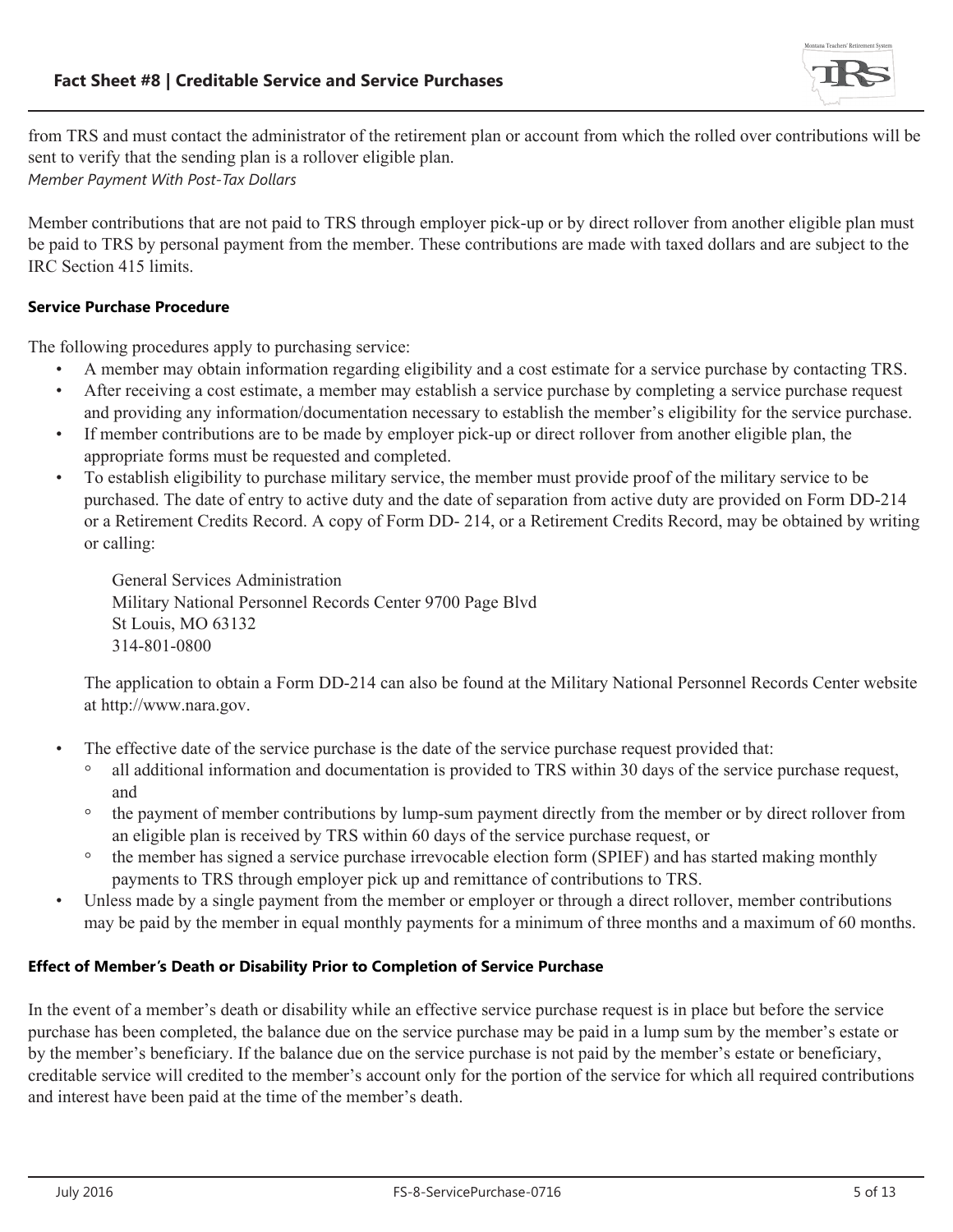

## **TYPES OF CREDITABLE SERVICE AVAILABLE TO PURCHASE**

Following this chart is a list of the detailed descriptions of the terms and conditions for each type of service purchase.

| <b>SERVICE TYPE</b>                                                                                                                                                                         | <b>PURCHASE</b><br><b>LIMIT</b> | <b>MEMBER STATUS</b><br><b>REQUIRED FOR PURCHASE</b>      | <b>COUNTS TOWARD</b><br><b>VESTING</b> | <b>EMPLOYEE</b><br><b>COST</b> | <b>EMPLOYER</b><br><b>COST</b> |
|---------------------------------------------------------------------------------------------------------------------------------------------------------------------------------------------|---------------------------------|-----------------------------------------------------------|----------------------------------------|--------------------------------|--------------------------------|
| Re-Purchase of Withdrawn<br><b>Membership Service</b>                                                                                                                                       | <b>No</b>                       | <b>Active/Inactive Member</b>                             | Yes                                    | Yes                            | No                             |
| <b>Correction of Service Not</b><br><b>Reported to TRS</b>                                                                                                                                  | <b>No</b>                       | <b>Active/Inactive Member</b>                             | Yes                                    | Maybe                          | Yes                            |
| <b>Correction of Service</b><br>Reported in Error to PERS                                                                                                                                   | No                              | Active/Inactive Member                                    | Yes                                    | Maybe                          | Yes                            |
| <b>Purchase of Service for</b><br>First 30 Days (210 Hours) of<br>Service                                                                                                                   | Yes                             | <b>Active Member</b>                                      | Yes                                    | Yes                            | Maybe                          |
| <b>Transfer of Service from</b><br><b>PERS - Defined Benefit</b>                                                                                                                            | <b>No</b>                       | <b>Active Member</b>                                      | Yes                                    | <b>No</b>                      | No                             |
| <b>Transfer of Service from</b><br><b>PERS - Defined Contribution</b>                                                                                                                       | <b>No</b>                       | Active Member - Vested -<br>One Full Year Service in TRS* | <b>No</b>                              | Yes                            | <b>No</b>                      |
| Legislative Service                                                                                                                                                                         | <b>No</b>                       | Active/Inactive Member                                    | Yes                                    | Yes                            | Yes                            |
| <b>Non-TRS Reportable Teaching</b><br>Service in Schools Located in<br>the U.S. (State or Federal Public,<br>and Private Schools)                                                           | Yes                             | Active Member - Vested -<br>One Full Year Service in TRS* | <b>No</b>                              | Yes                            | <b>No</b>                      |
| <b>Teaching Service in Schools</b><br><b>Located Outside the United</b><br>States (U.S. Federal or Other<br>Public, and Private Schools)                                                    | Yes                             | Active Member - Vested -<br>One Full Year Service in TRS* | <b>No</b>                              | Yes                            | No                             |
| <b>Service Under the</b><br><b>Montana University System</b><br><b>Retirement Program</b><br>(MUSRP)                                                                                        | Yes                             | Active Member - Vested -<br>One Full Year Service in TRS* | <b>No</b>                              | Yes                            | <b>No</b>                      |
| Montana Cooperative<br><b>Extension Service</b>                                                                                                                                             | Yes                             | Vested                                                    | No                                     | Yes                            | No                             |
| <b>Purchase of Leave Time</b>                                                                                                                                                               | Yes                             | Active Member - Vested -<br>One Full Year Service in TRS* | <b>No</b>                              | Yes                            | <b>No</b>                      |
| <b>Uniformed Services</b><br><b>Employment and</b><br><b>Reemployment Rights Act</b><br>(USERRA) Military Service<br>/ Montana Military Service<br><b>Employment Rights Act</b><br>(MMSERA) | Yes                             | Active Member -<br>Pre-Military Leave Employer            | Yes                                    | Yes                            | Yes                            |
| Non-USERRA/MMSERA Military<br>Service / Service in the Red<br><b>Cross or Merchant Marines</b>                                                                                              | Yes                             | Active Member - Vested -<br>One Full Year Service in TRS* | <b>No</b>                              | Yes                            | <b>No</b>                      |
| <b>Uniformed Service During</b><br>Conflicts in Korea or<br>Vietnam                                                                                                                         | Yes                             | Active Member - Vested -<br>One Full Year Service in TRS* | No                                     | No                             | No                             |
| Leave for Employment-<br><b>Related Injury</b>                                                                                                                                              | Yes                             | <b>Active Member</b>                                      | Yes                                    | Yes                            | Yes                            |

\* Member must have one full year of membership service following the period for which service is being purchased.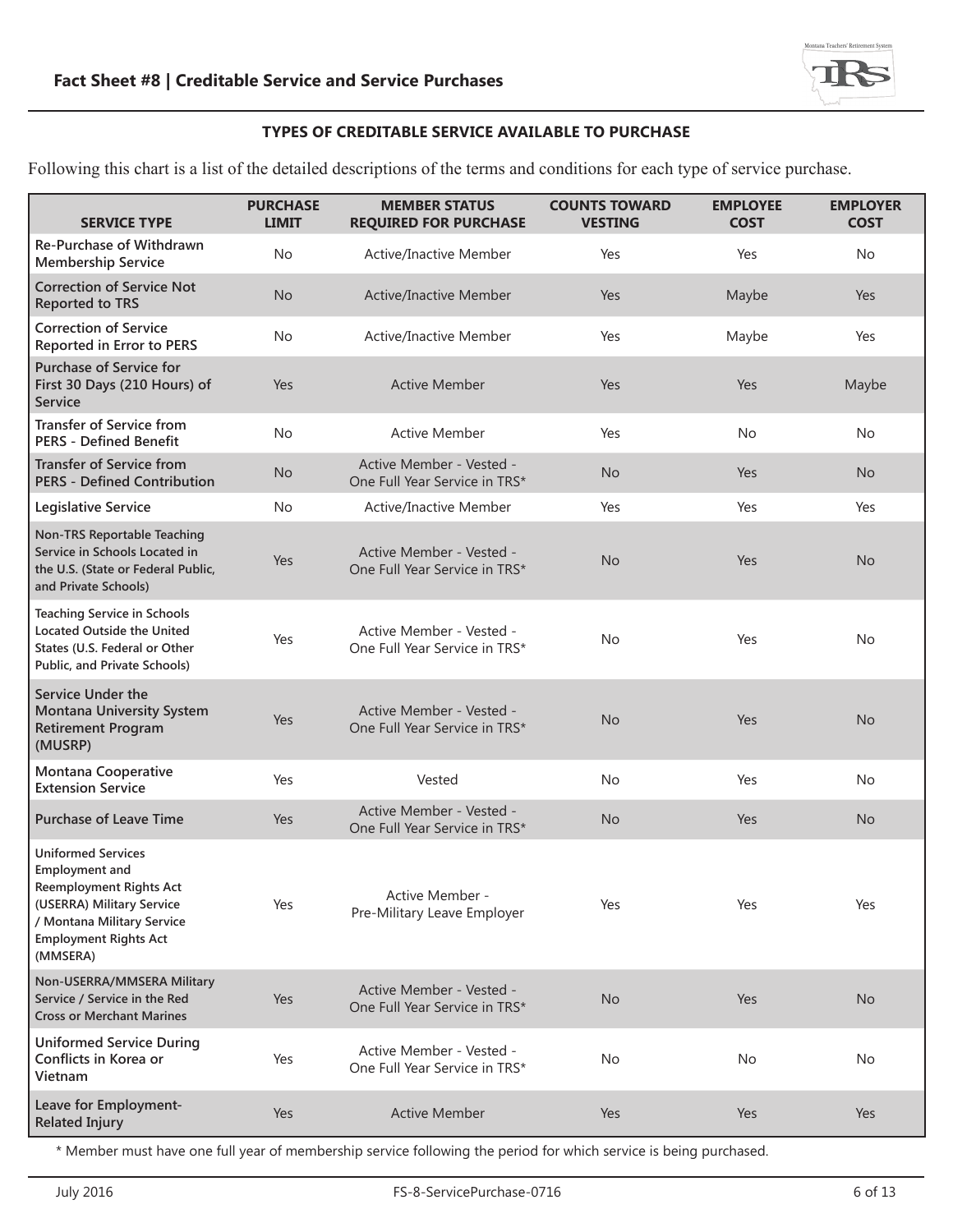

## **SERVICE PURCHASE TERMS AND CONDITIONS DEFINED BY TYPE**

| <b>Re-Purchase of Withdrawn</b><br><b>Membership Service</b> | An active or inactive member who has previously withdrawn from TRS may have all or a<br>portion of her or his withdrawn membership service reinstated by redepositing the member's<br>withdrawn contributions, plus interest at TRS's actuarially assumed rate of return.                                                                                                                                                                                                                                                                                                                                                                                                                                                                                                                                                       |
|--------------------------------------------------------------|---------------------------------------------------------------------------------------------------------------------------------------------------------------------------------------------------------------------------------------------------------------------------------------------------------------------------------------------------------------------------------------------------------------------------------------------------------------------------------------------------------------------------------------------------------------------------------------------------------------------------------------------------------------------------------------------------------------------------------------------------------------------------------------------------------------------------------|
|                                                              | Creditable service purchased under this provision is membership service, and the member's<br>earned compensation for the period of purchased service will be credited at the rate that the<br>member's earned compensation was reported for the withdrawn years.                                                                                                                                                                                                                                                                                                                                                                                                                                                                                                                                                                |
| <b>Correction of Service Not</b><br><b>Reported to TRS</b>   | An error resulting in TRS reportable service not being reported to TRS must be corrected.                                                                                                                                                                                                                                                                                                                                                                                                                                                                                                                                                                                                                                                                                                                                       |
|                                                              | If the unreported service was provided by the member prior to July 1, 2015, the employer<br>must pay all employer contributions that should have been paid, and the member must<br>pay all member contributions that should have been paid, both with interest at TRS's<br>actuarially assumed rate of return. If the member fails to pay all or any portion of the member<br>contributions and interest billed to the member, the member will receive no creditable service<br>or will receive partial creditable service as appropriate based on the portion of the member<br>contributions and interest paid. The employer must pay all unpaid employer and member<br>contributions and interest billed to the employer whether or not the member pays all or any<br>of the contributions and interest billed to the member. |
|                                                              | If the unreported service was provided by the member on or after July 1, 2015, the employer<br>must pay all employer and member contributions that should have been paid, with interest at<br>TRS's actuarially assumed rate of return.                                                                                                                                                                                                                                                                                                                                                                                                                                                                                                                                                                                         |
|                                                              | Creditable service purchased under this provision is membership service, and the member's<br>earned compensation for the period of purchased service will be credited at the rate that the<br>member's earned compensation should have been reported.                                                                                                                                                                                                                                                                                                                                                                                                                                                                                                                                                                           |
| <b>Correction of Service Reported</b><br>in Error to PERS    | Service that was reportable to TRS but was reported to PERS in error must be corrected.<br>The employer's and member's contributions on account with PERS for the period of service<br>at issue must be transferred to TRS. Any additional amount owed to TRS for employer and<br>member catch-up contributions, plus interest, must be paid by the employer and member as<br>appropriate.                                                                                                                                                                                                                                                                                                                                                                                                                                      |
|                                                              | If the unreported service was provided by the member prior to July 1, 2015, the employer<br>must pay all employer contributions that should have been paid, and the member must<br>pay all member contributions that should have been paid, both with interest at TRS's<br>actuarially assumed rate of return. If the member fails to pay all or any portion of the member<br>contributions and interest billed to the member, the member will receive no creditable service<br>or will receive partial creditable service as appropriate based on the portion of the member<br>contributions and interest paid. The employer must pay all unpaid employer and member<br>contributions and interest billed to the employer whether or not the member pays all or any<br>of the contributions and interest billed to the member. |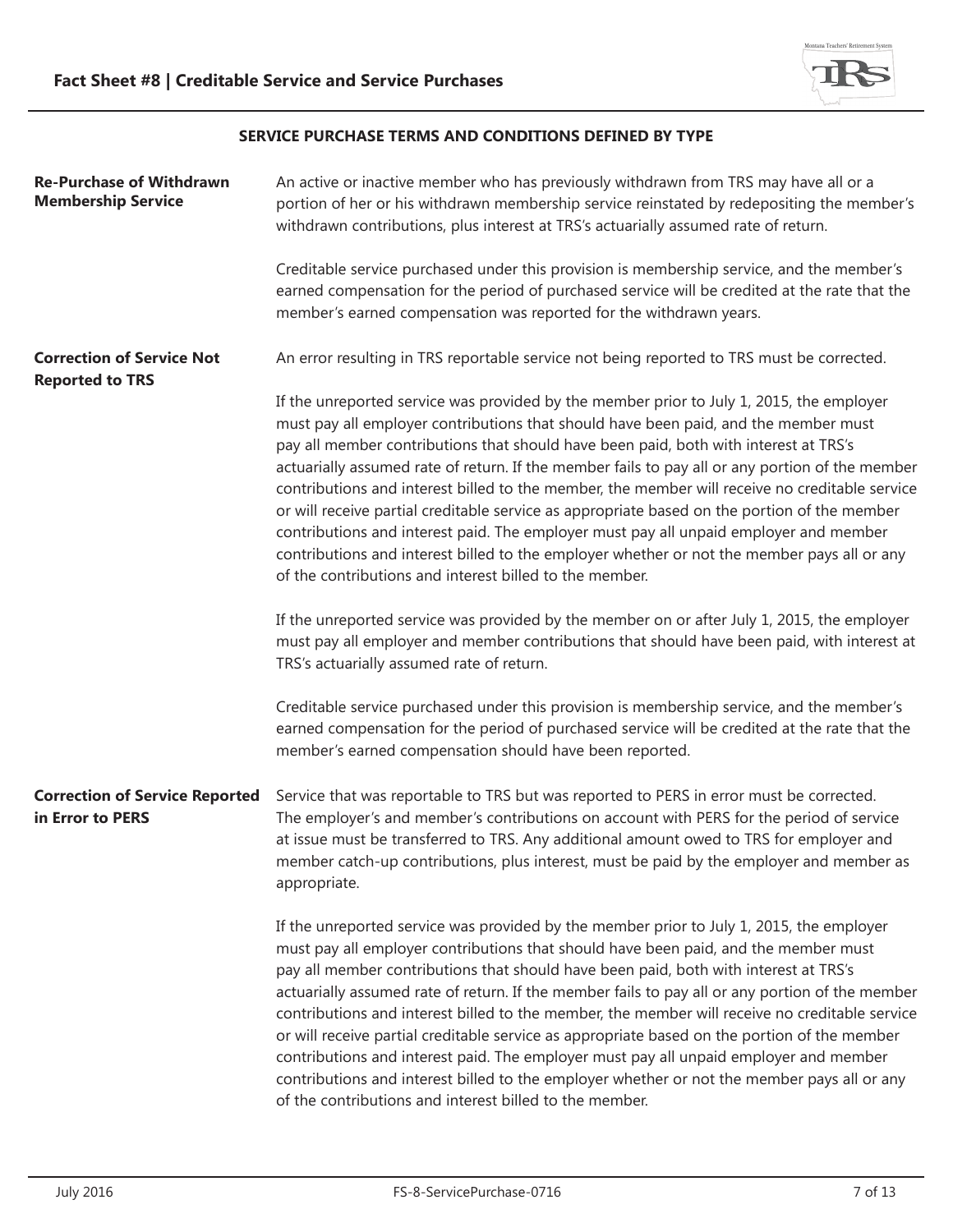

| If the unreported service was provided by the member on or after July 1, 2015, the employer |
|---------------------------------------------------------------------------------------------|
| must pay all employer and member contributions that should have been paid, with interest at |
| TRS's actuarially assumed rate of return.                                                   |

Creditable service purchased under this provision is membership service, and the member's earned compensation for the period of purchased service will be credited at the rate that the member's earned compensation should have been reported.

**Purchase of Service for First 30-Days (210 Hours) of Service** An active member who:

- was a substitute teacher or part-time teacher's aide/paraprofessional and elected not to participate in TRS until completion of the first 30 days (210 hours) of service, or
- was employed in a TRS reportable position but appropriately was not reported to TRS by the employer for the first 210 hours of service in that position,

may purchase creditable service for the first 210 hours of service by paying to TRS an amount equal to all employer and member contributions owed for the period of service at issue with interest at TRS's actuarially assumed rate of return.

Creditable service purchased under this provision is membership service, and the member's earned compensation for the period of purchased service will be credited at the rate that the member's earned compensation would have been reported.

## **Transfer of Service from PERS**

| <b>Transfer of Service from</b><br><b>PERS Defined Benefit</b>      | An active member who has service and contributions on account with the PERS defined<br>benefit (DB) plan may consolidate the member's PERS service with her or his TRS service by<br>transferring the member's service credit and employer and member contributions from PERS<br>to TRS. The member must have terminated all PERS covered employment to be eligible to<br>transfer her or his PERS service to TRS.                                                                                                                                                                                                                                                                                                                                                                                                                                                                                                                                                                                                                                                                                                         |
|---------------------------------------------------------------------|----------------------------------------------------------------------------------------------------------------------------------------------------------------------------------------------------------------------------------------------------------------------------------------------------------------------------------------------------------------------------------------------------------------------------------------------------------------------------------------------------------------------------------------------------------------------------------------------------------------------------------------------------------------------------------------------------------------------------------------------------------------------------------------------------------------------------------------------------------------------------------------------------------------------------------------------------------------------------------------------------------------------------------------------------------------------------------------------------------------------------|
| <b>Transfer of Service from</b><br><b>PERS Defined Contribution</b> | A vested, active member who has an account with the PERS defined contribution (DC) plan<br>may purchase creditable service for the time spent in the PERS DC plan by contributing to<br>TRS the amount determined to be necessary to actuarially fund the TRS benefit based on<br>the most recent actuarial valuation. The member must have terminated all PERS covered<br>employment, and must have been an active member of TRS for one year following<br>termination of all PERS covered employment to be eligible to make this service purchase. In<br>addition, the member must have cashed out her or his PERS DC account and/or must have<br>rolled it over to TRS to purchase creditable service with TRS. The service credited by TRS will<br>be determined according to the laws and rules governing service credit in PERS.<br>If an active TRS member who was previously a PERS member dies before vesting in TRS, the<br>deceased member's survivor beneficiary may transfer the deceased member's service credit<br>from PERS to TRS as described above if the aggregated service would entitle the survivor |
|                                                                     | beneficiary to a benefit from TRS.<br>For information on transferring TRS service to PERS, please contact the Montana Public<br>Employees' Retirement Administration at 406-444-3154 or toll free at 877-275-7372.                                                                                                                                                                                                                                                                                                                                                                                                                                                                                                                                                                                                                                                                                                                                                                                                                                                                                                         |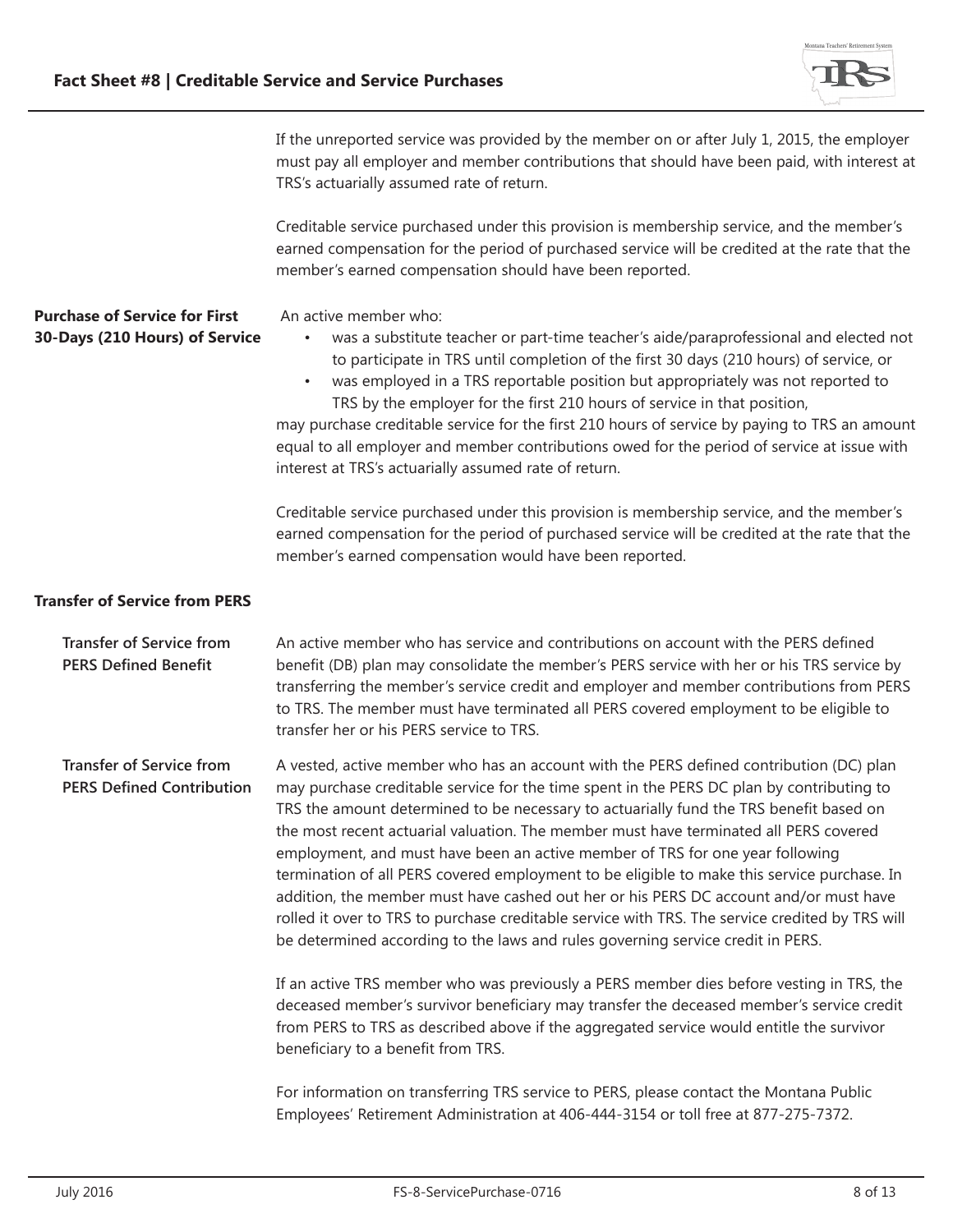

| <b>Legislative Service</b>                                                                                                                      | A TRS member who serves as a Montana legislator concurrent with her or his TRS active<br>membership and did not elect to participate in TRS for her or his legislative service may later<br>purchase creditable service in an amount necessary to make the member's creditable service<br>whole based on the creditable service the member would have accrued in her or his non-<br>legislative position but for the member's legislative service. In addition, upon purchase of the<br>creditable service, the member will be credited with the earned compensation the member<br>would have received in her or his non-legislative position for purposes of calculating the<br>member's average final compensation.                                                                                                                                                         |
|-------------------------------------------------------------------------------------------------------------------------------------------------|-------------------------------------------------------------------------------------------------------------------------------------------------------------------------------------------------------------------------------------------------------------------------------------------------------------------------------------------------------------------------------------------------------------------------------------------------------------------------------------------------------------------------------------------------------------------------------------------------------------------------------------------------------------------------------------------------------------------------------------------------------------------------------------------------------------------------------------------------------------------------------|
|                                                                                                                                                 | In order to purchase the legislative service, the member must pay an amount equal to the<br>member contributions on the non-legislative compensation the member would have received<br>but for the legislative service with interest at TRS's actuarially assumed rate of return. Upon<br>payment by the member, the legislative branch must pay the employer contributions on the<br>non-legislative compensation, plus interest at TRS's actuarially-assumed rate of return, the<br>member would have received but for the legislative service.                                                                                                                                                                                                                                                                                                                             |
| <b>Non-TRS Reportable Teaching</b><br><b>Service in Schools Located</b><br>in the U.S. (State or Federal<br><b>Public, and Private Schools)</b> | A vested active member who has been credited with at least one full year of creditable service<br>in a TRS reportable position following the period of non-TRS teaching service may purchase<br>creditable service for up to five years of teaching in a non-TRS public (state or federal) or<br>private elementary, secondary, or post-secondary educational institution located in the<br>United States. An educational institution is defined as an institution or school that normally<br>maintains a regular faculty and curriculum and normally has a regular organized body of<br>students in attendance at the place where its educational activities are carried on and has<br>been accredited by either the state in which it operates or a recognized association. The term<br>does not include a school or other educational function operated in a private home. |
|                                                                                                                                                 | To be eligible for purchase, the teaching service must have been in a position that would have<br>been reportable to TRS had the service been in a public school in Montana. If the private<br>school service was for teaching in grades K-12, the service must have been performed as a<br>certified teacher.                                                                                                                                                                                                                                                                                                                                                                                                                                                                                                                                                                |
|                                                                                                                                                 | If the member contributed to a public retirement plan, other than social security, while<br>performing the non-TRS teaching service, the member must receive a refund of her or his<br>contributions from that public retirement system or roll them over to TRS to purchase the<br>service credit.                                                                                                                                                                                                                                                                                                                                                                                                                                                                                                                                                                           |
|                                                                                                                                                 | An individual who was a member before July 1, 1989, must pay an amount calculated as the<br>number of years of creditable service to be purchased times the total combined employer<br>and member contribution rates in effect at the time the member is eligible to purchase the<br>service times the full-time earned compensation reported for the member for her or his first<br>year of service in a TRS reportable position following the non-TRS teaching service, with<br>interest at TRS's actuarially assumed rate of return on the date the service purchase is estab-<br>lished. If the member's TRS reportable employment in the first year following the non-TRS<br>reportable teaching service was less than full-time service, the member's compensation for                                                                                                  |

A member who became a member on or after July 1, 1989, must contribute the full actuarial cost of the purchased service based on the most recent actuarial valuation of the system.

that year will be annualized to determine the service purchase contributions.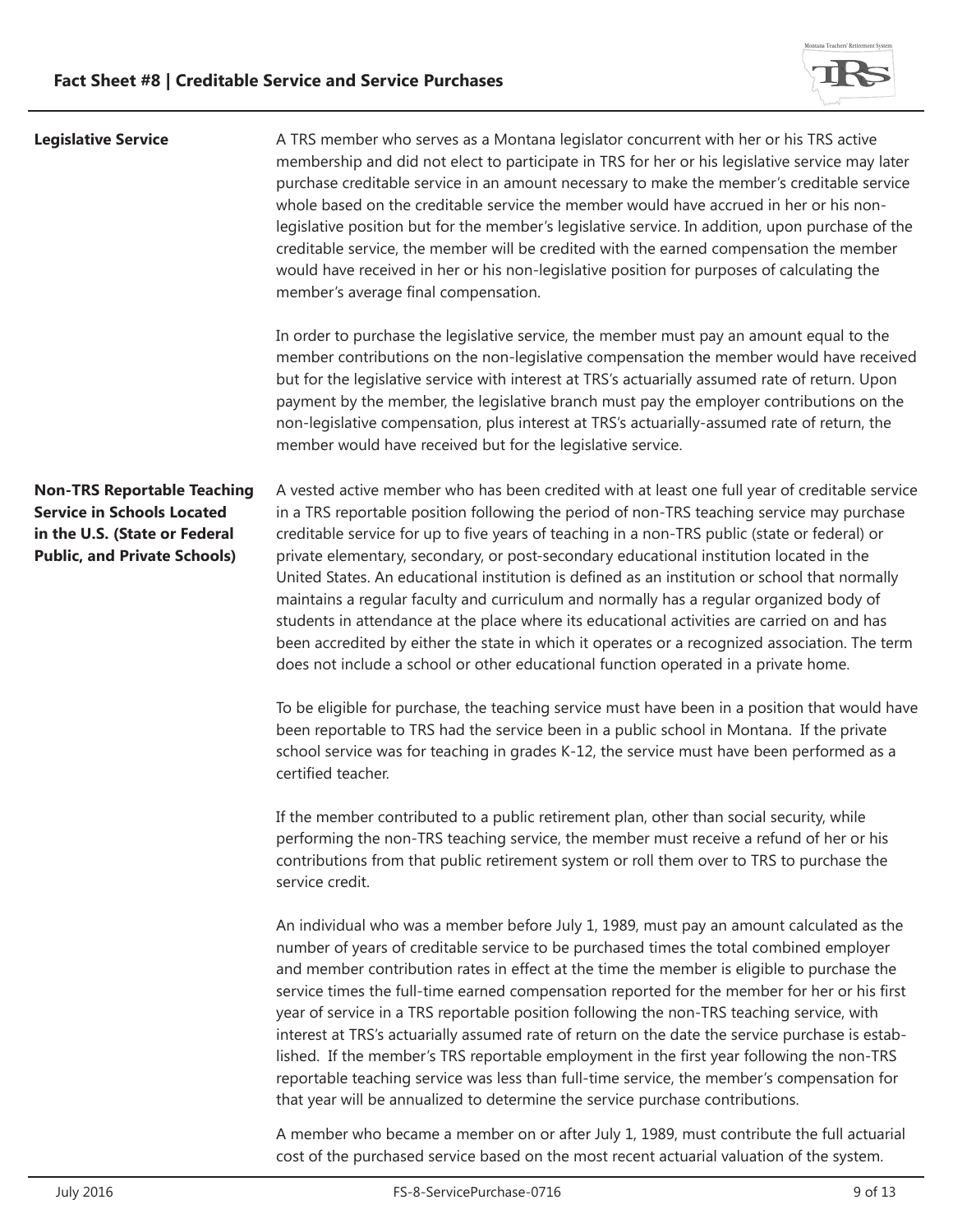

**Teaching Service in Schools Located Outside the United States (U.S. Federal or Other Public, and Private Schools)**

A vested, active member who has earned at least one year of creditable service in a TRS reportable position after terminating the out of country service may purchase creditable service for past employment teaching in a United States federal school or in any other public or private educational institution located outside the United States. An educational institution is defined as an institution or school that normally maintains a regular faculty and curriculum and normally has a regular organized body of students in attendance at the place where its educational activities are carried on. The term does not include a school or other educational function operated in a private home.

To be eligible for purchase, the teaching service must have been in a position that would have been reportable to TRS had the service been in a public school in Montana.

If the member contributed to a public retirement plan, other than social security, while performing the teaching service, the member must receive a refund of her or his contributions from that public retirement system or roll them over to TRS to purchase the service credit.

A member who became a member of TRS before July 1, 1989, must pay an amount calculated as the number of years of creditable service to be purchased times the total combined employer and member contribution rates in effect at the time the member is eligible to purchase the service times the full-time earned compensation reported for the member for service in a position reportable to TRS during the later of:

• her or his first full year of membership service following the out of state service, or

• her or his full year of membership service in the fiscal year beginning on July 1, 1989. If the member's TRS reportable employment in the relevant period of time was less than fulltime service, the member's compensation for that year will be annualized to determine the service purchase contributions. Interest will be applied to the full amount of contributions at TRS's actuarially assumed rate of return.

A member who became a member on or after July 1, 1989, must contribute the full actuarial cost of the purchased service based on the most recent actuarial valuation of the system.

**Service Under the Montana University System Retirement Program (MUSRP)** A vested member who has been credited with at least one full year of creditable service in a TRS reportable position following the period of MUSRP service may purchase up to five years of creditable service for service covered under the MUSRP in a position that would have been reportable to TRS but for the MUSRP participation. To purchase the service, the member must contribute the actuarial cost of the purchased service based on the most recent actuarial valuation of the system.

**Montana Cooperative Extension Service** A vested member who was a TRS member as of June 30, 1989, may purchase up to five years of employment with the Montana Cooperative Extension Service if the extension service was instructional service for a unit of the Montana University System and the member received a refund of membership contributions made under the civil service retirement system or the federal employees' retirement system for the period of extension service to be purchased.

> An individual who was a member before July 1, 1989, must pay an amount calculated as the number of years of creditable service to be purchased times the total combined employer and member contribution rates in effect at the time the member is eligible to purchase the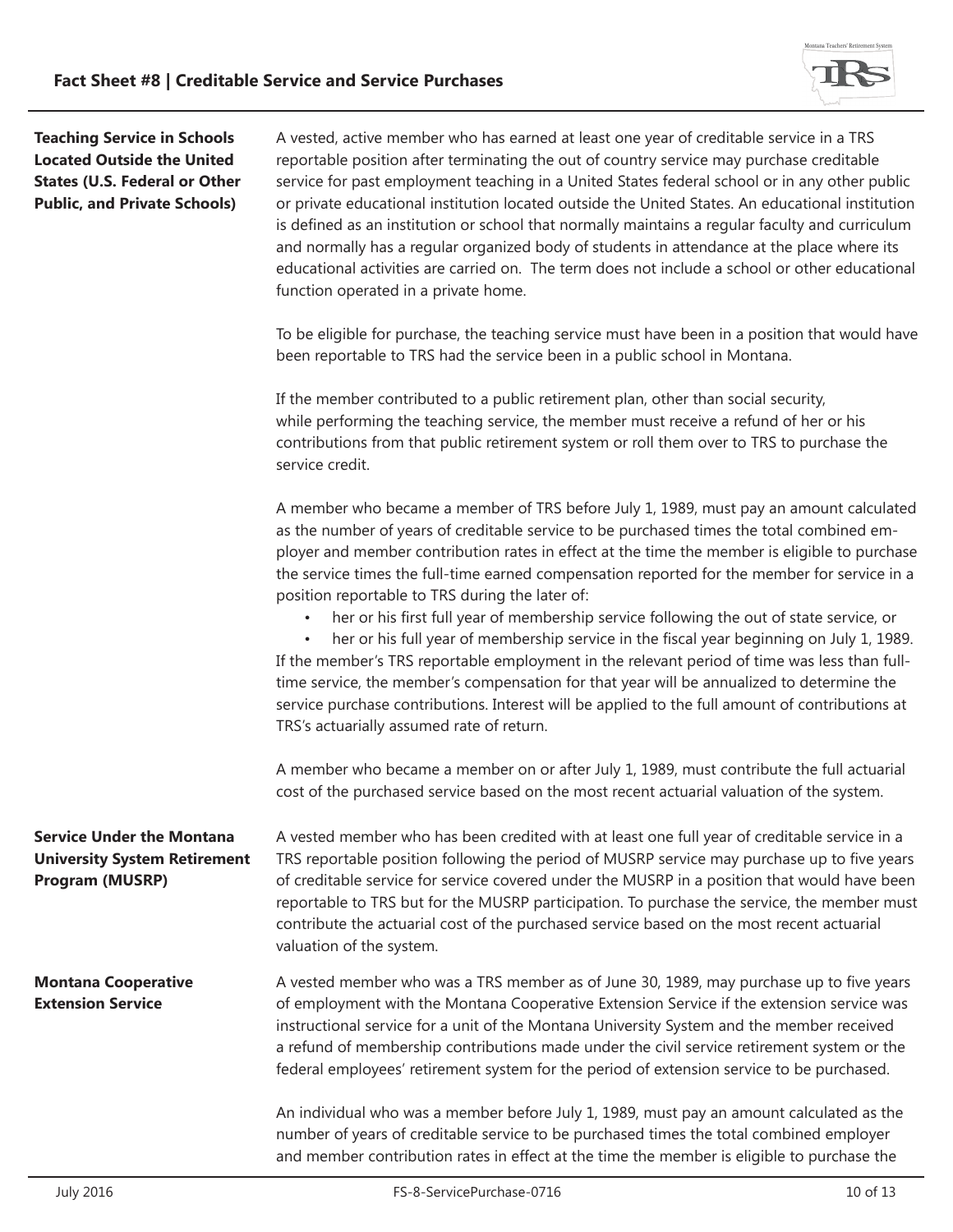

service times the full-time earned compensation reported for the member for her or his first year of service in a TRS reportable position following the leave, with interest at TRS's actuarially assumed rate of return on the date the service purchase is established.

Following the purchase of five years of extension service, the member may purchase additional years of extension service by contributing the full actuarial cost of the purchased service based on the most recent actuarial valuation of the system.

A member who became a member on or after July 1, 1989, must contribute the full actuarial cost of the purchased service based on the most recent actuarial valuation of the system.

**Creditable Service at No Cost for Uniformed Service During Conflict in Korea or Vietnam** 

A vested member may receive creditable service, at no cost, for up to four years of uniformed service in the United States army, navy, marine corps, air force, and coast guard during the Korean conflict (between June 1, 1950 and January 31, 1955) or the Vietnam conflict (between December 22, 1961 and May 7, 1975) by submitting an application and verification of service.

**Uniformed Services Employment and Reemployment Rights Act (USERRA) Military Service/ Montana Military Service Employment Rights Act (MMSERA)**

Pursuant to the federal Uniformed Services Employment and Reemployment Rights Act of 1994 (USERRA), a member may receive credit for military service rendered after October 13, 1994. In order to be eligible to purchase USERRA service, the member must have been an active TRS member when she or he entered active military service and must return to employment with her or his pre-service employer after the term of active service within the timeframes required by USERRA. Upon the member's return to employment, she or he may apply to receive, at no cost, credit that will be applied only toward vesting in TRS benefits.

A member may purchase up to five years of creditable service for USERRA service, which will be included in calculation of the member's retirement benefit, by paying an amount equal to the member contributions that would have been paid to TRS for the member's regular employment during the term of military service. The service purchase for USERRA service must be established within five years of return to employment. If the service is fully purchased within the five years following the return to employment, interest will not be applied to the purchase cost. Interest will be applied at TRS's actuarially assumed rate of return on any purchase cost paid beyond the five-year time limit. Upon payment of member contributions, the employer must pay the employer contributions.

Pursuant to the Montana Military Service Employments Rights Act (MMSERA), a member who is an active member when ordered to state military duty may, upon return to employment, apply to receive, at no cost, service credit that will be applied only toward vesting in TRS benefits. The service credit will not apply to calculation of benefits or for any other reason.

However, the member may receive creditable service for the military service by paying the member contributions the member would have paid but for the military service leave. If the member pays the member contributions, the employer must pay the employer contributions that would have been paid but for the military leave.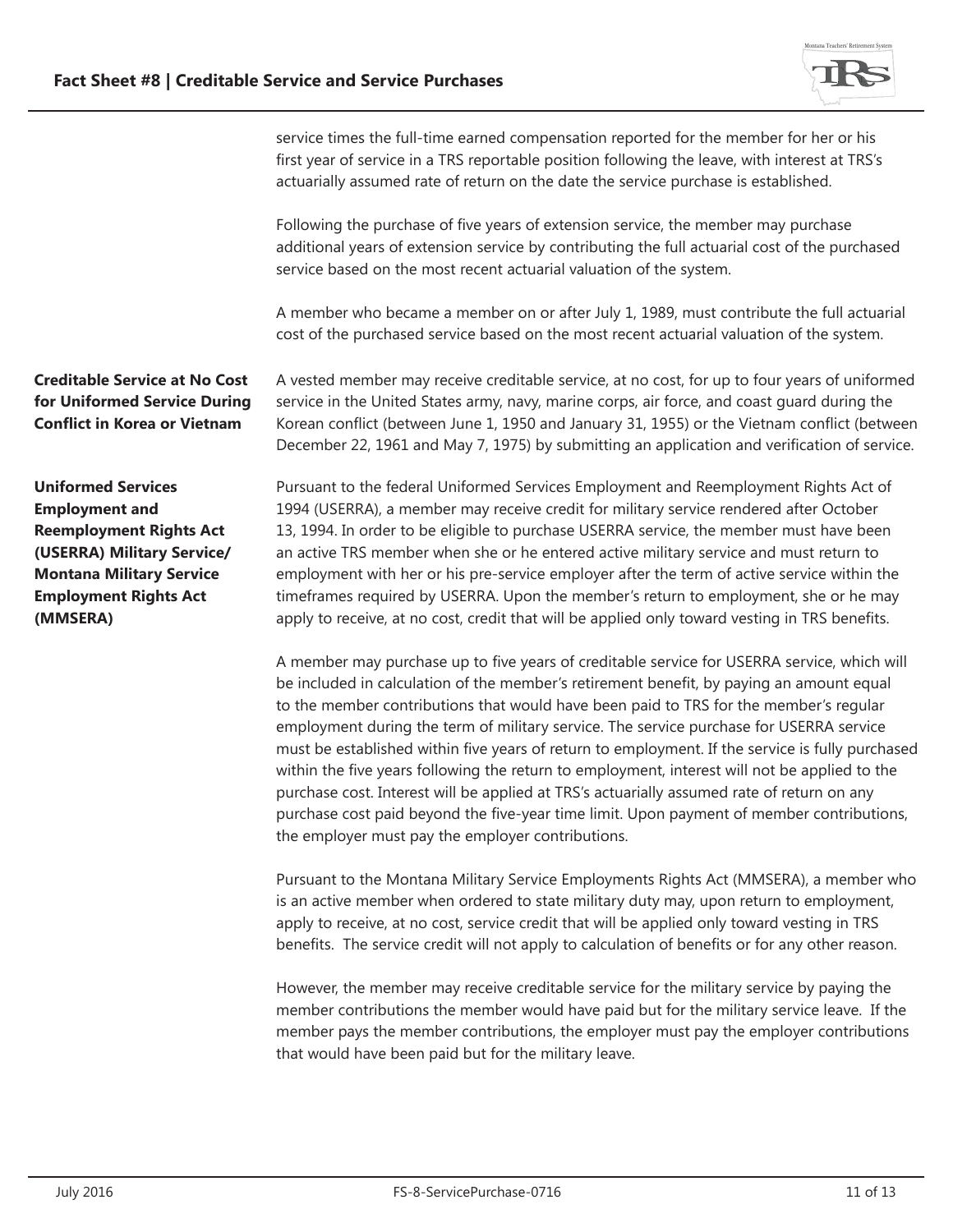

| <b>Other Non-USERRA/MMSERA</b>        | A vested member who has been credited with at least one full year of creditable service in      |  |
|---------------------------------------|-------------------------------------------------------------------------------------------------|--|
| <b>Military Service or Service in</b> | a TRS reportable position following the period of military, Red Cross, or merchant marine       |  |
| the Red Cross or Merchant             | service may purchase creditable service for up to two years of active service in the United     |  |
| <b>Marines</b>                        | States army, navy, marine corps, air force, or coast guard, or in the American Red Cross or     |  |
|                                       | merchant marines. The member must pay an amount calculated as the number of years of            |  |
|                                       | creditable service to be purchased times the total combined employer and member                 |  |
|                                       | contribution rates in effect at the time the member is eligible to purchase the service times   |  |
|                                       | the full-time earned compensation reported for the member for her or his first year of service  |  |
|                                       | in a TRS reportable position following the military, Red Cross, or Merchant Marine service,     |  |
|                                       | with interest at TRS's actuarially-assumed rate of return on the date the service purchase is   |  |
|                                       | established.                                                                                    |  |
|                                       |                                                                                                 |  |
| <b>Leave for Employment-Related</b>   | An active member may, upon return to active member status after the injury leave, purchase      |  |
| <b>Injury</b>                         | creditable service for up to two years of full or intermittent leave due to an employment       |  |
|                                       | related injury for which the member received workers' compensation benefits.                    |  |
|                                       |                                                                                                 |  |
|                                       | An individual who was a member before July 1, 1989, must pay an amount equal to the             |  |
|                                       | member contributions the member would have paid but for the leave, with interest accruing       |  |
|                                       | at TRS's actuarially assumed rate of return beginning one year after the date the member        |  |
|                                       | returns to covered employment.                                                                  |  |
|                                       |                                                                                                 |  |
|                                       | The employer must pay an amount equal to the employer contributions the employer would          |  |
|                                       | have paid but for the leave. Interest will be calculated on the employer's contributions, which |  |
|                                       | interest the employer may elect to pay or not. If not paid by the employer, the employer        |  |
|                                       | interest must be paid by the member.                                                            |  |
|                                       |                                                                                                 |  |
|                                       | A member who became a member on or after July 1, 1989, must contribute the full actuarial       |  |
|                                       | cost of the purchased service based on the most recent actuarial valuation of the system.       |  |
|                                       | Creditable service purchased under this provision is membership service, and the member's       |  |
|                                       | earned compensation for the period of purchased service will be credited at the rate that the   |  |
|                                       | member's earned compensation would have been reported but for the injury leave.                 |  |
|                                       |                                                                                                 |  |